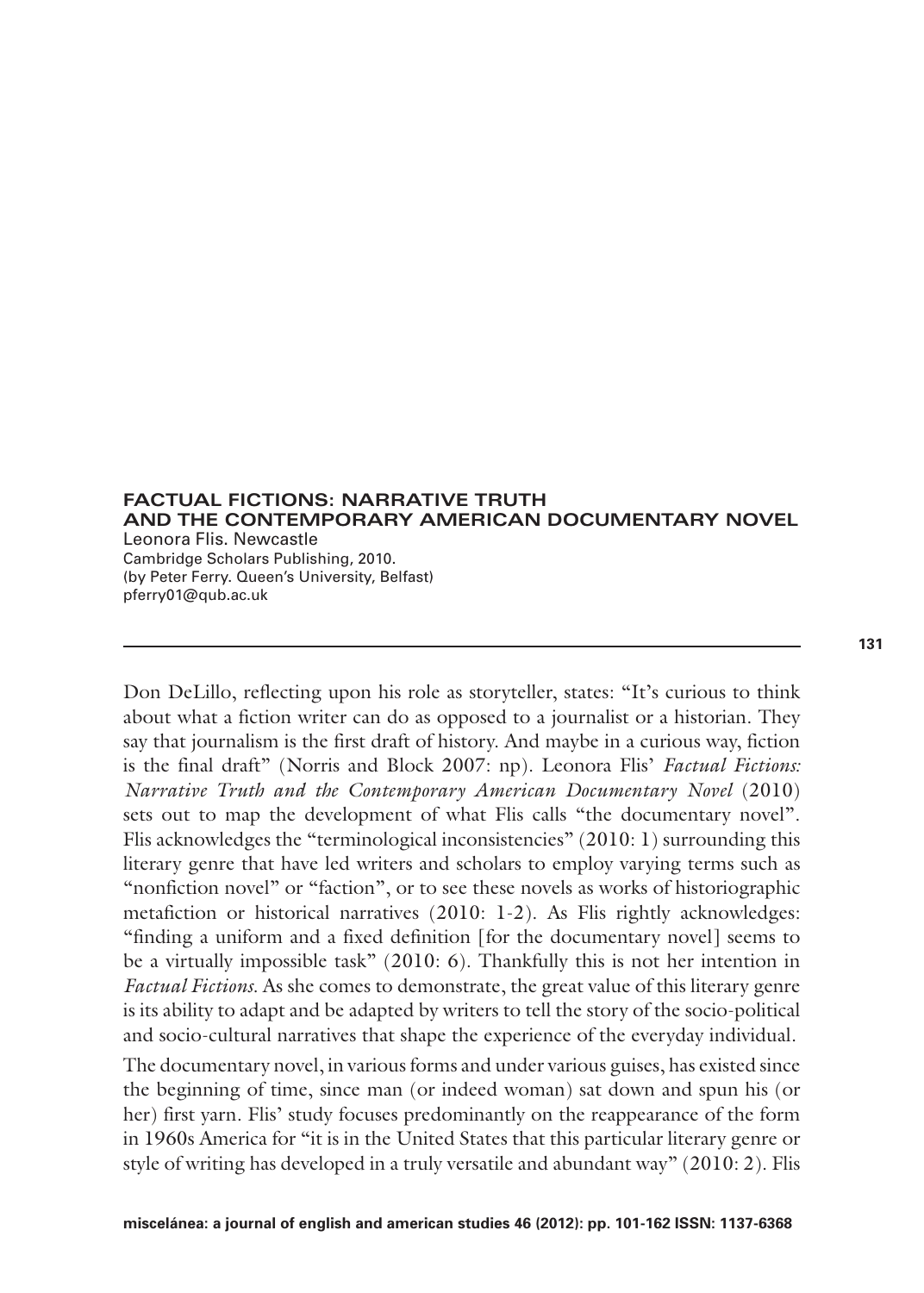## **Reviews**

offers a methodical and systematic mapping of the appearance and development of the documentary novel alongside the journalistic-literary phenomenon known as New Journalism. Flis also contextualises the development of the documentary novel alongside the major social, historical and cultural (American) events of that era that went hand in hand with this kind of fiction. These narratives, typified in the writing of Truman Capote's *In Cold Blood* (1965), Norman Mailer's *The Armies of the Night* (1968) and *The Executioner's Song* (1998), John Berendt's *Midnight in the Garden of Good and Evil* (1997), and Don DeLillo's *Libra* (1988) were not only great pieces of writing that enriched the American literary tradition but were a form of observing, reporting and interpreting the experience of the American people. These authors were also, and I'd say even more importantly, *writing* the experience of the American people.

The first chapters of *Factual Fictions* set out Flis' theoretical position on the reading of the documentary novel. Previous reviews of Flis' text have complained that the author "tends to work on the literary side of the literary journalism discussion more heavily than the journalism side" (Pauly 2010: 114). That is correct and not something that Flis should need to apologise for. With her feet firmly planted in the schools of post-structuralist and postmodernist thought she is interested in textuality, narrative and interpretation; in essence, the fictional nature of fact. The opening salvo of cultural theorists who move within the postmodern matrix may not bring anything new to our knowledge of the development of this field of thought, but it provides a strong theoretical scheme that sets up Flis' approach to interpreting the social construction and the sociological impact of the documentary novel.

Chapter Five provides Flis' application of her theoretical premise with what she calls "the practical analysis" (2010: 110) of these key documentary novels identified above. This has been a long time coming and I cannot help but feel that having four dense chapters on creating a theoretical framework and only one chapter dedicated to the readings of these key texts creates a certain imbalance in *Factual Fictions.* That said, Flis' analyses are sound (if short) in presenting the fluctuations in the ways these authors grapple with what they feel are their responsibilities toward the elements of fact and fiction in their works.

After the analysis of the American works Flis turns to the Slovene documentary narratives in Chapter Six. With so much of the text dedicated to (mostly) Anglophone theoretical and philosophical traditions as well as American literature, Flis' switch to the Slovene may seem abrasive. However, I found the chapter on the Slovene tradition to be hugely informative and a welcome window on a largely unknown literary tradition. While I found the impact (or lack thereof) of the main literary heavyweights that feature elsewhere in *Factual Fictions* to be notable, it is the mapping of the documentary novel in Slovenia that will be one of the main things I take away from this text.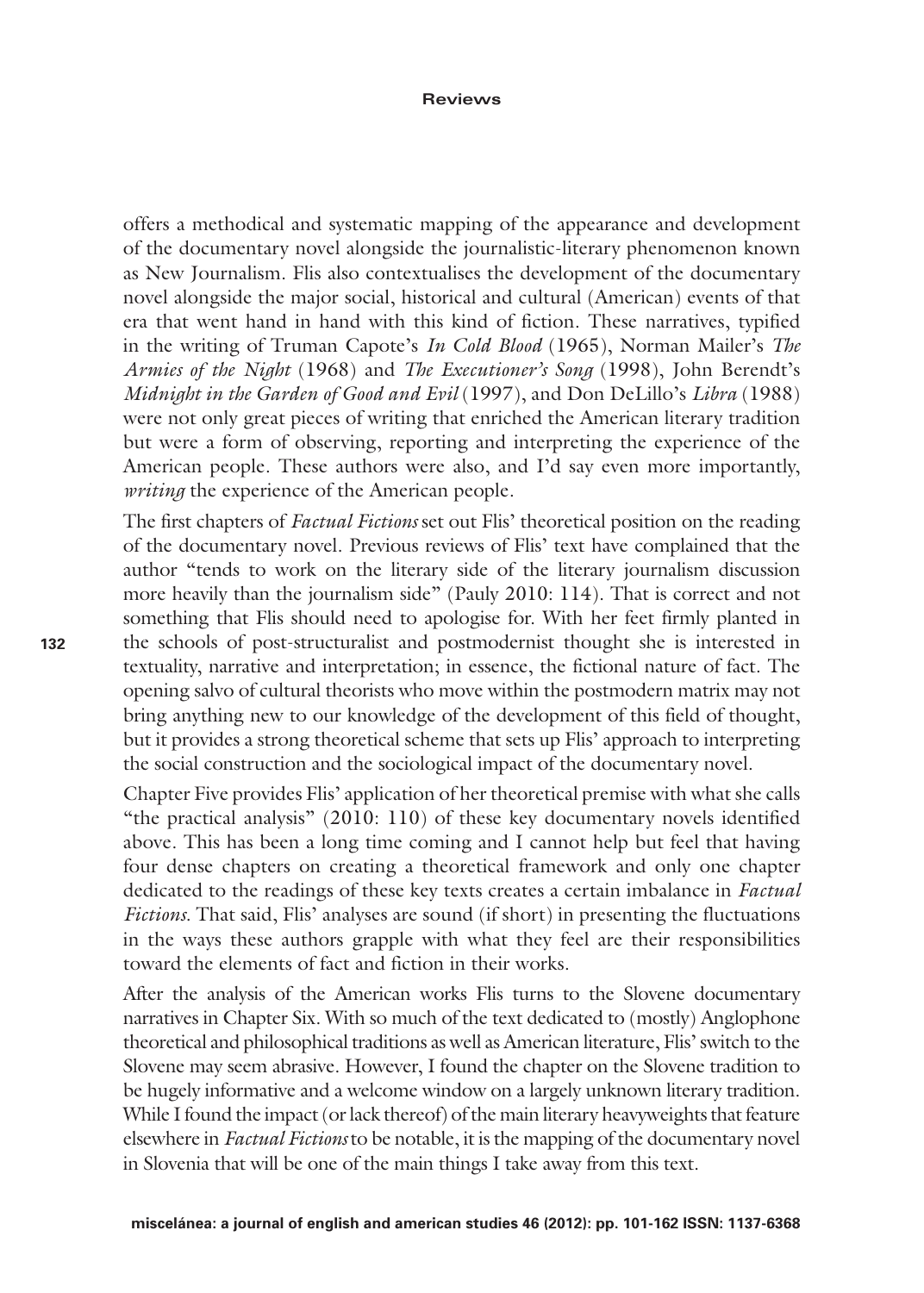## **Reviews**

The main reservation I have about the book is with its layout. The use of dense footnotes on each page often overpowers the main body of the text and you find your eyes flicking involuntarily between the principal point and the digression. This is a very ambitious and wide ranging account of the development of not only a literary genre, but also a method of thinking about human experience. As Flis herself admits, "I found myself grappling with a rather disparate array of disciplines and theoretical approaches" (2010: 9). Ultimately, I think that Flis gets it just right. There is also an absence of reference to other works that have documented the rise of the documentary novel in the United States, notably Thomas Connery's *A Sourcebook of American Literary Journalism* (1992) and John Hartsock's *A History of American Literary Journalism* (2000). A note on these texts would have provided further contextualisation for Flis' arguments. That being said, Flis' book will prove to be, as it was in many ways for me, an engaging, well-written, and most importantly of all, instructive and informative way into this literary genre that will appeal, I feel, to graduate and post-graduate students of the novel in all its guises.

The final chapter of the text, "Future Prospects of Nonfiction Writing", speculates on the future of these documentary narratives. While Flis states fairly that "literature is losing its halo of a prestigious medium of communication in the world" (2010: 196), the relevance of the genre and indeed Flis' study with regards to contemporary literature is evident if we consider the fundamental drive of these works. Richard Gray argues that writers of contemporary American fiction "have the chance, in short, of getting 'into' history, to participate in its processes and, in a perspectival sense at least, getting 'out' of it too —and enabling us, the reader, to begin to understand just how these processes work" (2011: 19). And this is what Flis highlights as the underlying drive of the documentary novel. It was the "birth of a new consciousness, stemming from a larger, more varied, and more complex sense of the immediate human situation" (2010: 29) in the tumultuous 60s that drove the everyday person, not only ivory tower philosophers, to question the (un) reliability of "truth". And these people often looked to fiction for their answers. Don DeLillo, speaking in conversation with Anthony DeCurtis, is asked: "What does fiction offer people that history denies to them?" DeLillo's reply is telling:

I think fiction rescues history from its confusions. It can do this in the somewhat superficial way of filling in blank spaces. But it also can operate in a deeper way: providing the balance and rhythm we don't experience in our daily lives, in our real lives. So the novel which is within history can also operate outside it —correcting, clearing up and, perhaps most important of all, finding rhythms and symmetries that we simply don't encounter else-where. (DeCurtis 2005: 64)

What Flis leaves us with is a reminder of the power of storytelling in understanding the human condition; in other words, that fact is ultimately found in fiction.